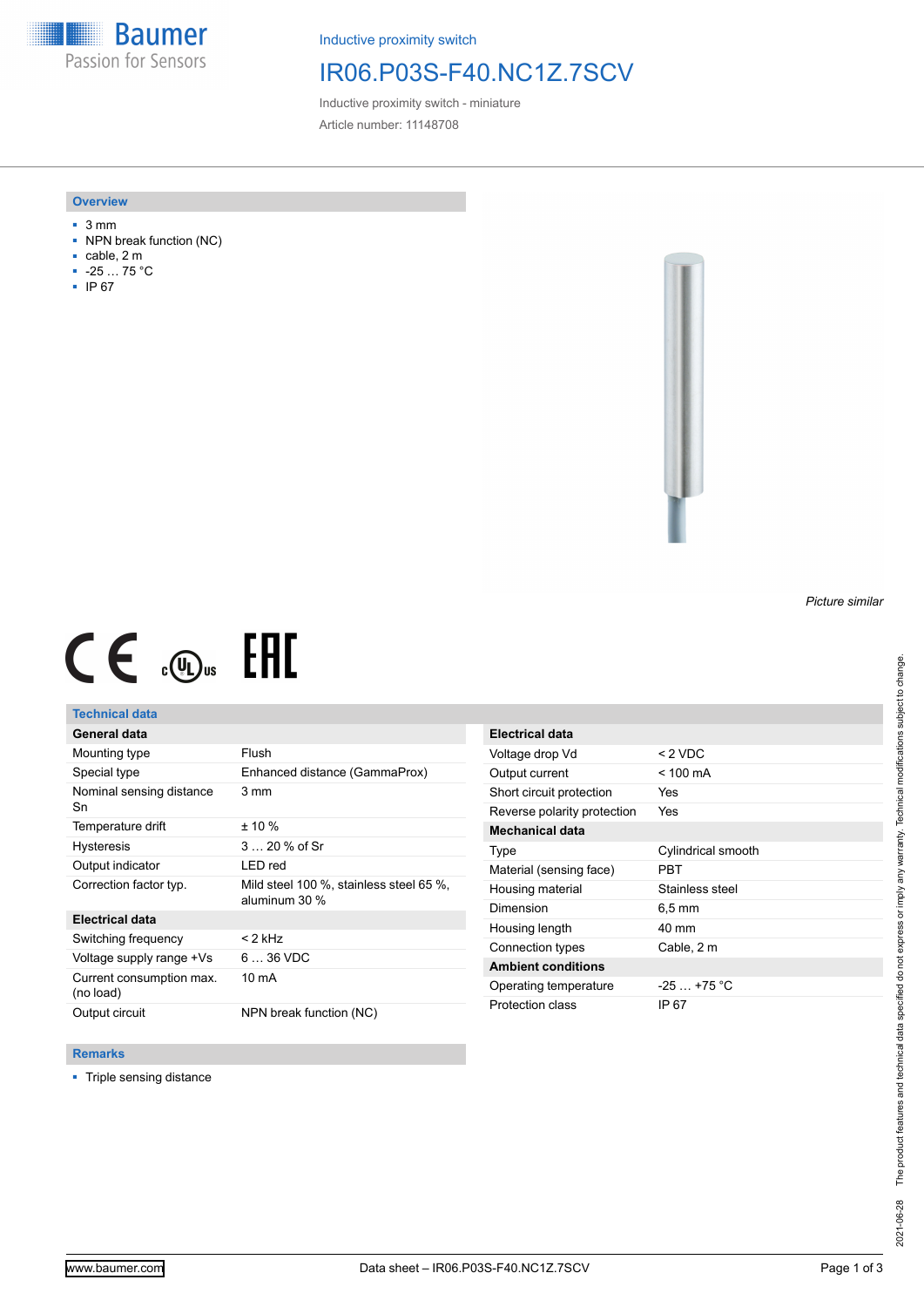

Inductive proximity switch

# IR06.P03S-F40.NC1Z.7SCV

Inductive proximity switch - miniature Article number: 11148708

**Dimension drawing**





**Correction factors for different mounting situation (approx.)**



| Mounting material | Correction factor |
|-------------------|-------------------|
| Mild steel        | $100 \%$          |
| Stainless steel   | $100 \%$          |
| Aluminum          | $100\%$           |



| Mounting material | Correction factor |
|-------------------|-------------------|
| Mild steel        | 85%               |
| Stainless steel   | 65%               |
| Aluminum          | $55\%$            |



| Mounting material | Correction factor |
|-------------------|-------------------|
| Mild steel        | 90%               |
| Stainless steel   | 60%               |
| Aluminum          | $45 \%$           |